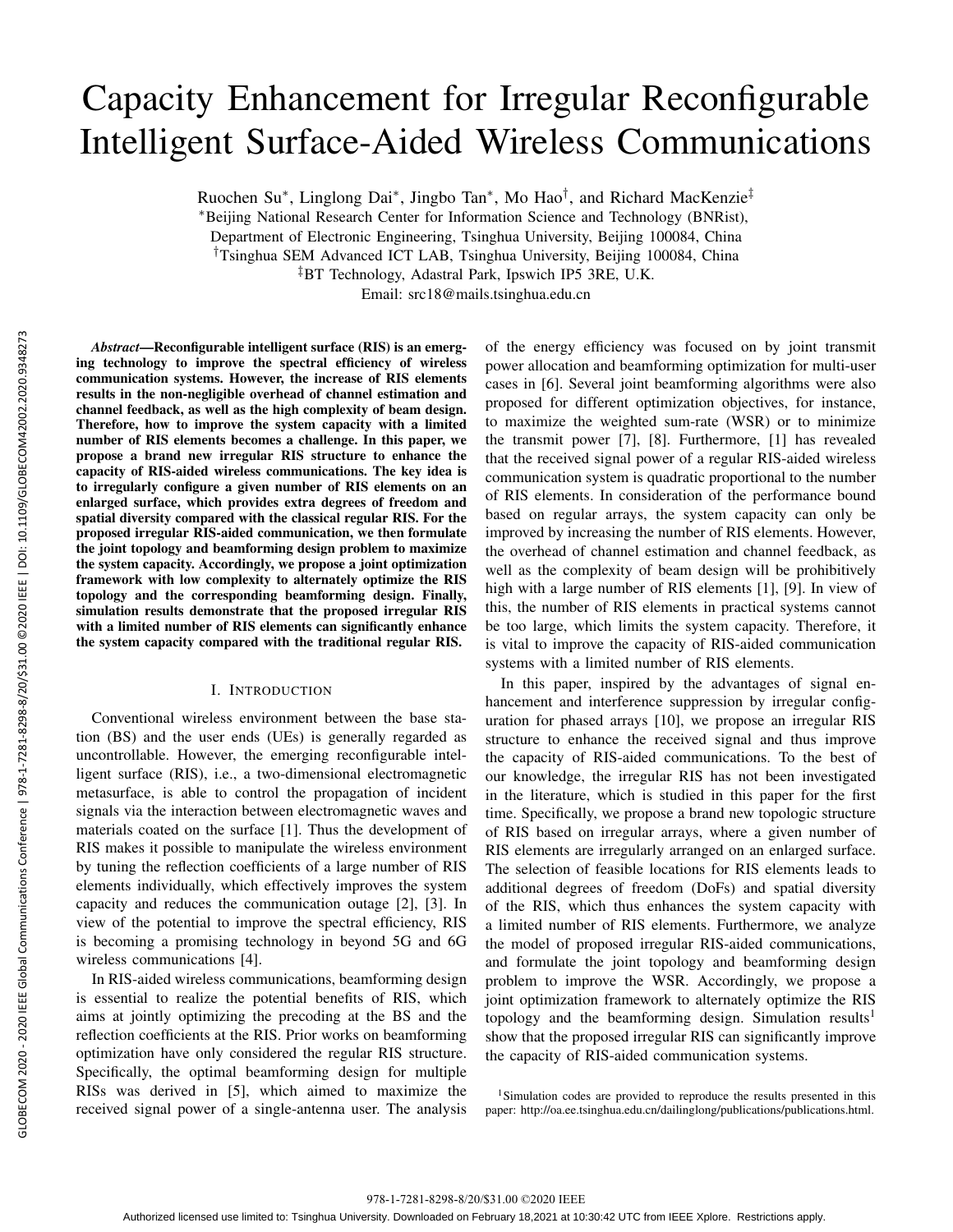

Fig. 1. The RIS-aided communication system: (a) Traditional regular RIS; (b) Proposed irregular RIS.

The rest of the paper is organized as follows. Section II introduces the system model and the problem formulation for proposed irregular RIS-aided communications. In Section III, we propose a joint optimization framework to solve the formulated optimization problem. The simulation results are shown in Section IV, and the conclusions are finally drawn in Section V.

*Notations:* Vectors and matrices are denoted by lower-case and upper-case boldface letters, respectively. **A***<sup>H</sup>*, **A***<sup>T</sup>* , and **A***−*<sup>1</sup> denote the conjugate transpose, transpose, and inverse of matrix **A**, respectively.  $||\mathbf{a}||_1$  and  $||\mathbf{a}||_2$  denote the  $\ell_1$ norm and Euclidean norm of vector **a**, respectively. diag(**a**) denotes a diagonal matrix whose diagonal elements consist of corresponding entries in vector  $a$ .  $I_K$  denotes the identity matrix of size  $K \times K$ . Finally,  $\mathbf{1}_{K \times L}$  denotes the all-one matrix of size  $K \times L$ .

## II. SYSTEM MODEL AND PROBLEM FORMULATION OF THE PROPOSED IRREGULAR RIS-AIDED COMMUNICATIONS

In this section, we first introduce the concept of the proposed irregular RIS and analyze the system model. Then, the WSR maximization problem of irregular RIS-aided communications is illuminated.

#### *A. System model*

We consider an RIS-aided multi-user multiple-input multiple-output (MIMO) downlink wireless communication system. The traditional regular RIS-aided communication system is shown in Fig. 1 (a), where a BS equipped with *M* antennas and a regular RIS comprising *N* elements simultaneously serve *K* single-antenna users. Different from the regular RIS whose elements are arranged on a regular surface with constant interelement spacing, we propose a brand new concept of irregular RIS. To simplify discussion while verifying the effectiveness of the proposed concept, the grid constraint with fixed grid spacing is considered, where *N* reflecting elements are sparsely distributed over *N<sup>s</sup>* grid points of an enlarged surface, as shown in Fig. 1 (b). Without loss of generality, the spacing between adjacent grid points

is assumed half of the signal wavelength [10]. Note that the proposed irregular RIS can be realized in many ways. For example, this can be equivalently implemented by selecting a subset of RIS elements from a large set, which is similar to the antenna selection technology for phased arrays adopted in IEEE 802.11n [11].

On account of the severe propagation loss [12], we only consider the signal reflected by the irregular RIS for the first time and ignore multiple reflections. Let  $\mathbf{Z} = \text{diag}(\mathbf{z})$  denote the selection matrix representing the topology of RIS, where  $\mathbf{z} = [z_1, z_2, \cdots, z_{N_s}]^T$ . We have  $z_i \in \{1, 0\}$  with "1" standing for selection and "0" on behalf of the opposite, corresponding to whether an RIS element is deployed at the *i*th grid point or not, respectively. Thus the received signal  $y \in \mathbb{C}^{K \times 1}$  for all *K* users can be expressed as

$$
\mathbf{y} = \left(\mathbf{H}_r^H \mathbf{Z} \boldsymbol{\Theta} \mathbf{G} + \mathbf{H}_d^H\right) \mathbf{x} + \mathbf{n},\tag{1}
$$

where  $\mathbf{x} \in \mathbb{C}^{M \times 1}$  represents the transmitted signal at the BS, each component of  $\mathbf{n} \in \mathbb{C}^{K \times 1}$  donates the additive white Gaussian noise (AWGN) with zero mean and variance  $\sigma^2$ .  $\Theta = \text{diag}([\beta_1 e^{j\theta_1}, \beta_2 e^{j\theta_2}, \cdots, \beta_{N_s} e^{j\theta_{N_s}}])$  represents the reflection coefficients of  $N_s$  grid points of the irregular RIS.  $G \in \mathbb{C}^{N_s \times M}$  denotes the BS-RIS channel. Besides, we have  $\mathbf{H}_{d}^{H} = [\mathbf{h}_{d,1}, \mathbf{h}_{d,2}, \cdots, \mathbf{h}_{d,K}]^{H} \in \mathbb{C}^{K \times M}$ ,  $\mathbf{H}_r^H = [\mathbf{h}_{r,1}, \mathbf{h}_{r,2}, \cdots, \mathbf{h}_{r,K}]^H \in \mathbb{C}^{K \times N_s}$ , where  $\mathbf{h}_{d,k}^H$  and  $\mathbf{h}_{r,k}^H$  represent the channels from the BS to user *k*, and the RIS to user *k*, respectively.

In this paper, we consider the fully digital precoding at the BS with  $\mathbf{x} = \sum_{k=1}^{K} \mathbf{w}_k s_k$ , where  $\mathbf{w}_k \in \mathbb{C}^{M \times 1}$ denotes the precoding vector for user *k*, and  $\mathbf{s} = [s_1, s_1, \cdots, s_K]^H \in \mathbb{C}^{K \times 1}$  denotes the transmitted symbol vector satisfying  $E[\mathbf{s}\mathbf{s}^H] = \mathbf{I}_K$ . Considering practical hardware implementation, constant reflection amplitude constraints and finite discrete phase shifts constraints at the RIS are assumed [13]. To this end, let  $\beta_n = 1$ ,  $\theta_n$  take discrete values from the set  $\mathcal{F} = \{0, \frac{2\pi}{2^b}, \cdots, \frac{2\pi}{2^b} (2^b - 1)\}$  for  $\forall n = 1, 2, \cdots, N_s$ , where *b* is the number of quantized bits of finite discrete phase shifts.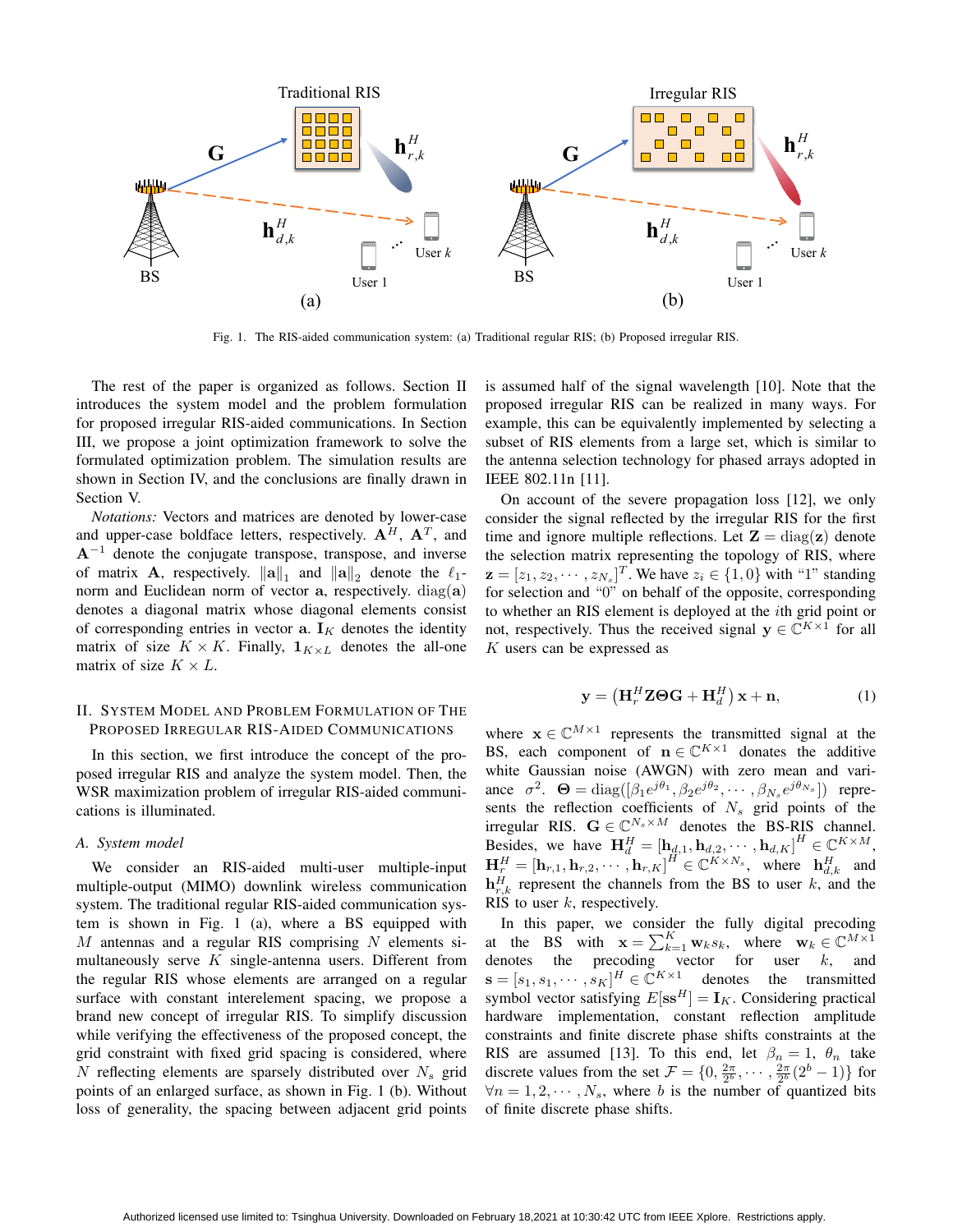Thus the signal-to-interference-plus-noise ratio (SINR) of user *k* is

$$
\gamma_k = \frac{\left| \left( \mathbf{h}_{r,k}^H \mathbf{Z} \boldsymbol{\Theta} \mathbf{G} + \mathbf{h}_{d,k}^H \right) \mathbf{w}_k \right|^2}{\sum_{i \neq k}^K \left| \left( \mathbf{h}_{r,k}^H \mathbf{Z} \boldsymbol{\Theta} \mathbf{G} + \mathbf{h}_{d,k}^H \right) \mathbf{w}_i \right|^2 + \sigma^2}.
$$
 (2)

#### *B. Problem formulation*

Let  $W = [\mathbf{w}_1, \mathbf{w}_2, \cdots, \mathbf{w}_K]$  denote the digital precoding matrix at the BS,  $P_T$  denote the maximum transmit power at the BS,  $\omega_k$  denote the weight of user *k*. The WSR maximization problem subject to the transmit power constraint in (3b), discrete phase shifts constraint in (3c), and sparsity constraints in (3d) as well as (3e) can be formulated as

$$
\mathcal{P}_1: \max_{\mathbf{Z}, \mathbf{W}, \Theta} R = \sum_{k=1}^{K} \omega_k \log_2 \left( 1 + \gamma_k \right) \tag{3a}
$$

s.t. 
$$
C_1: \sum_{k=1}^{K} ||\mathbf{w}_k||_2^2 \le P_\text{T},
$$
 (3b)

$$
C_2: \theta_n \in \mathcal{F}, \forall n = 1, 2, \cdots, N_s,
$$
 (3c)

$$
C_3: z_i(z_i - 1) = 0, \forall i = 1, 2, \cdots, N_s, \quad (3d)
$$

$$
C_4: \mathbf{1}^T \mathbf{z} = N. \tag{3e}
$$

*C*<sup>3</sup> and *C*<sup>4</sup> restrict the sparse deployment of the irregular RIS, where *N* diagonal elements of the topology matrix **Z** are assigned the value of 1, while the rest of which are assigned 0. Note that the objective function in (3a) and the phase shifts constraint  $C_2$  are non-convex. Besides, the sparsity constraints  $C_3$  and  $C_4$  are also non-convex, thus making it more difficult to be solved than the traditional optimization problem in regular RIS-based systems. One possible solution to tackle this problem is to decouple the RIS deployment and the corresponding beamforming optimization. Specifically, for a given topology  $\mathbf{Z}_0$ ,  $\mathcal{P}_1$  is reduced to

$$
\mathcal{P}_2: \max_{\mathbf{W}, \mathbf{\Theta}} R = \sum_{k=1}^{K} \omega_k \log_2 \left( 1 + \gamma_k \right) \tag{4a}
$$

s.t. 
$$
C_1: \sum_{k=1}^{K} ||\mathbf{w}_k||_2^2 \le P_\text{T},
$$
 (4b)

$$
C_2: \theta_n \in \mathcal{F}, \forall n = 1, 2, \cdots, N_s, \qquad (4c)
$$

$$
C_3: \mathbf{Z} = \mathbf{Z}_0. \tag{4d}
$$

Note that the complete channel state information (CSI) relevant to the number of grid points of RIS is required to solve  $P_1$ , which results in the high overhead and complexity. Fortunately, considering that the BS-RIS channel is quasistatic [9], the topology of RIS only needs to be changed adaptively in a large timescale, corresponding to solving  $P_1$ . While the beamforming design for a specific RIS topology, i.e., the solution to  $\mathcal{P}_2$ , can be frequently optimized in a small timescale to track the change of users. Since the required CSI for a fixed RIS topology is relevant to the number of RIS elements, the resultant overhead and complexity are much



Fig. 2. The proposed joint optimization framework.

lower than that of a large-scale system with excessive RIS elements.

Moreover, the proposed model is equivalent to the system model of regular RIS-aided wireless communications by simply assuming that  $N_s = N$  and  $\mathbf{Z} = \mathbf{I}_N$ . Thus the problem in  $P_1$  can be seen as a general formulation based on various topologies of RIS. Therefore, the proposed solution in Section III can serve as a general solution to the sum-rate optimization problem in classical RIS-aided communications as well.

#### III. THE PROPOSED JOINT OPTIMIZATION FRAMEWORK

In this section, we propose a joint optimization framework with low complexity to solve  $P_1$ . Specifically, we propose a sub-optimal algorithm to carry out the sparse deployment of RIS elements. Then, given a specific RIS topology, an alternating optimization algorithm is proposed to jointly optimize the precoding at the BS and the phase shifts at the RIS.

## *A. Overview of the proposed joint optimization framework*

As shown in Fig. 2, we first decouple the decision variables in  $P_1$ . Then, we alternately optimize the RIS topology and the beamforming design. Instead of traversing all possible topologic structures of RIS, we search for the sub-optimal deployment of RIS iteratively by a tabu search (TS) method. In each iteration, the problem  $P_1$  is reduced to  $P_2$ , where the RIS topology **Z** is fixed. Specifically, we generate the neighbors of **Z** and obtain corresponding beamforming design by a neighbor extraction-based cross-entropy (NCE) method with zeroforcing (ZF) precoding at the BS. By comparing the WSR, the optimal neighbor is selected for the next iteration. After maximum iterations or termination conditions are reached, we obtain the sub-optimal solution to  $\mathcal{P}_1$ , denoted by  $\mathbf{Z}_{\text{opt}}$ ,  $\Theta_{\text{opt}}$ , and **W**opt. The details of sparse deployment and beamforming optimization of the irregular RIS are provided in Subsection III-B and III-C, respectively.

#### *B. TS-based sparse deployment of RIS*

Inspired by the Turbo-TS beamforming design in [14], we propose a TS-based algorithm to implement the sparse deployment of RIS elements.

Firstly we initialize the RIS topology  $\mathbf{Z}_1$  by randomly selecting *N* ones and  $N_s - N$  zeros. For a given **Z**, the WSR *R* can be figured out based on ZF precoding at the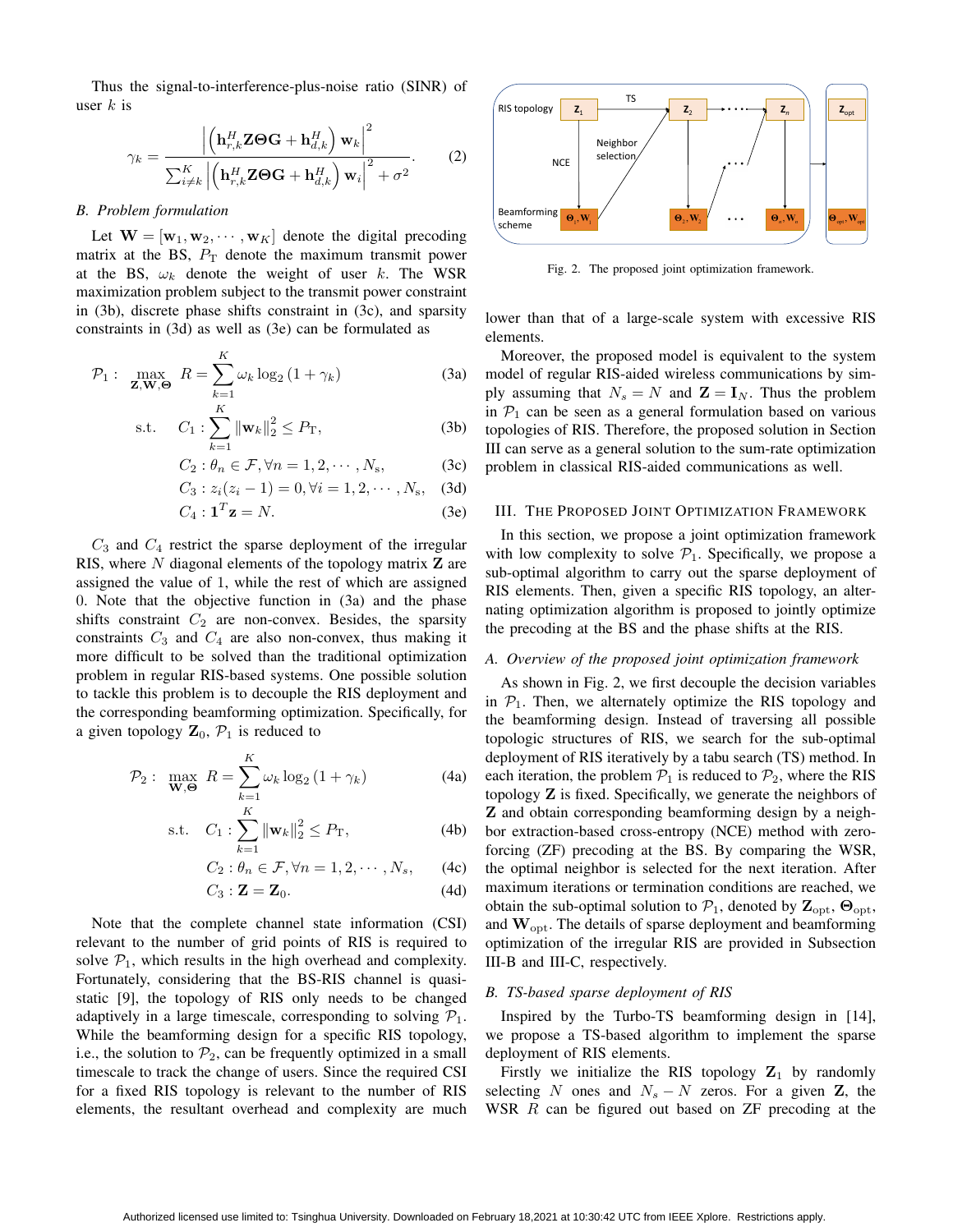BS and discrete phase shifts adjustment at the RIS, which will be further discussed in the next subsection. In the *i*th iteration, we focus on the neighbors of  $\mathbf{Z}_i$  generated by a redefined move criterion, where we randomly swap *p* ones for *p* zeros among the diagonal elements of **Z***<sup>i</sup>* . Here *p* is defined as the neighbor distance, which will be dynamically adjusted on the basis of the value of *i*. We can choose a large *p* at the beginning of iterations for a wide searching range. As the iteration progresses, we decrease the neighbor distance for fine tuning. Next, the obtained neighbors should be checked in the tabu list, and those who are tabu solutions will be discarded. In this way we obtain *Q* neighbors and separately calculate the WSR for all the candidates  $\{Z_i^q\}_{q=1}^Q$ . Then we select the candidate with the maximum WSR, which is saved as the new topology  $\mathbf{Z}_{i+1}$  for the next iteration. The global optimum and the tabu list are updated accordingly. Specifically, the feasible solution  $\mathbf{Z}_i$  is added to the tabu list to avoid cyclic search, and the earliest tabu solution in the current list is removed. After the iteration threshold  $I_T$  is reached, we can obtain the sub-optimal topology of RIS.

## *C. NCE-based beamforming optimization*

The TS-based sparse deployment algorithm requires joint beamforming design at the BS and the RIS for a specific RIS topology, corresponding to solving  $P_2$ . In [15], crossentropy (CE) algorithm is developed to tackle combinatorial optimization problems with low complexity. Inspired by this idea, we further propose a NCE algorithm to solve  $P_2$ , which utilizes neighbor extraction of the current optimal solution during the iterative process.

Let  $P = [\mathbf{p}_1, \mathbf{p}_2, \cdots, \mathbf{p}_{N_s}]$  denote the probability matrix of **Θ** for a given **Z**, where  $\mathbf{p}_n \in \mathbb{R}^{2^b \times 1}$  is the probability vector of  $\theta_n$  satisfying  $||\mathbf{p}_n||_1 = 1$ . Each component of  $\mathbf{p}_n$  denotes the probability of taking different values in  $F$ . Firstly we initialize  $\mathbf{P}^{(1)} = \frac{1}{2^b} \times \mathbf{1}_{2^b \times N_s}$ , which represents that the value of  $\theta_n$  is selected from the elements in  $F$  with the same probability. In the *i*th iteration, we randomly generate *C* candidates  ${ \Theta^c }_{c=1}^C$  based on the probability distribution function (PDF)  $\Xi(\Theta; \mathbf{P}^{(i)})$ . Let  $\delta(t)$  be 1 when  $t = 0$ , otherwise 0. Let  $\mathcal{F}(k)$ denote the *k*th element of *F*. Thus the PDF can be expressed as

$$
\Xi(\mathbf{\Theta};\mathbf{P}^{(i)}) = \prod_{n=1}^{N_s} \left( \prod_{k=1}^{2^b} (p_{n,k}^{(i)})^{\delta(\theta_n - \mathcal{F}(k))} \right).
$$
 (5)

Then we are able to calculate the effective channel  $\mathbf{H}_{\text{eq}}^c = \mathbf{H}_r^H \mathbf{Z} \mathbf{\Theta}^c \mathbf{G} + \mathbf{H}_d^H$  for all candidates  $\{\mathbf{\Theta}^c\}_{c=1}^C$ . The precoding matrices  $\{W^c\}_{c=1}^C$  at the BS are acquired by the ZF precoder expressed as [8]

$$
\mathbf{W} = \mathbf{H}_{\text{eq}}^H (\mathbf{H}_{\text{eq}} \mathbf{H}_{\text{eq}}^H)^{-1} \mathbf{P}_{\text{B}}^{\frac{1}{2}},
$$
(6)

where  $P_B$  represents the power allocation at the BS. The WSR  $\{R(\Theta^c)\}_{c=1}^C$  are acquired according to (3a). Next, we sort  ${R(\Theta^c)}_{c=1}^C$  in a descending order as  $R(\mathbf{\Theta}^{[1]}) \ge R(\mathbf{\Theta}^{[2]}) \ge \cdots \ge R(\mathbf{\Theta}^{[C]})$  and select  $C_{\text{pr}}$  optimal

candidates as primary elites. Then we propose a neighbor extraction method to expand the searching range through changing one of the diagonal elements of the current optimal solution  $\Theta^{[1]}$ . Only *N* diagonal elements are effective, whose values can be selected from  $F$ . By this means we obtain  $N(2<sup>b</sup> - 1)$  extra candidates and calculate the corresponding precoders at the BS as well as the WSR. The candidate whose WSR is larger than  $R(\Theta^{[1]})$  is selected as a supplementary elite. The total number of elites is updated as  $C_{\text{elite}} = C_{\text{pr}} + C_{\text{sup}}$ , where  $C_{\text{sup}}$  is the number of supplementary elites. After that, we reorganize the elites as  ${\{\Theta}^{(c)}\}}_{c=1}^{C_{\text{elite}}},$ and the probability transfer criterion is expressed as

$$
\mathbf{P}^{(i+1)} = \arg \max_{\mathbf{P}^{(i)}} \frac{1}{C_{\text{elite}}} \sum_{c=1}^{C_{\text{elite}}} \eta_c \ln \Xi \left( \mathbf{\Theta}^{(c)}; \mathbf{P}^{(i)} \right), \quad (7)
$$

where  $\eta_c = \frac{R(\Theta^{(c)})C_{\text{elite}}}{\sum_{c=1}^{C_{\text{elite}}} R(\Theta^{(c)})}$  is defined as the weight of the *c*th elite, which represents the ratio of the WSR of elite  $c$ to the average WSR of all elites. Note that the larger WSR corresponds to the larger weight. The updated probability matrix  $P^{(i+1)}$  is employed in the next loop until the iteration threshold  $I_N$  is reached. Finally, the sub-optimal beamforming design can be obtained.

#### IV. SIMULATIONS

In this section, we provide simulation results to evaluate the performance of the proposed irregular RIS-based systems by employing the joint optimization framework.

In our simulation scenario, *K* single-antenna users are served by a BS equipped with *M* antennas and an irregular RIS equipped with *N* elements which are distributed over a rectangular surface with  $N_s$  grid points. We set the distance between the BS and UEs, the RIS and UEs as  $d_{\text{BU}} = 50 \text{ m}$ ,  $d_{\text{RU}} = 2$  m, respectively. The distance between the BS and RIS is set as  $d_{\text{BR}} = \sqrt{d_{\text{BU}}^2 + d_{\text{RU}}^2}$ . This corresponds to a hot spot scenario in practice where RIS plays a vital role [8]. The parameters of the proposed iteration algorithms are set as  $Q = 15$ ,  $I_T = 40$ ,  $I_N = 15$ ,  $C = 200$ , and  $C_{pr} = 40$ . The neighbor distance *p* is set as 3 at the beginning and is reduced to 2 as the iteration progresses. Due to the excessive possible cases of RIS topologies, the size of the tabu list can be simply set as 1 to expand the searching range, while with a very low probability of falling into a loop. Other parameters are set as  $b = 1, \sigma^2 = -80$  dBm, and  $\omega_k = 1, \forall k = 1, 2, \cdots, K$ .

The uncorrelated Rayleigh fading channel model is adopted to account for the small-scale fading. The large-scale fading, i.e. the distance-dependent pass loss, is considered as well. Specifically, the path loss of the BS-RIS-UE channel can be expressed as [12], [16]

$$
f_r(d_{\rm BR}, d_{\rm RU}) = C_{\rm r} d_{\rm BR}^{-\alpha_{\rm BR}} d_{\rm RU}^{-\alpha_{\rm RU}},\tag{8}
$$

where  $d_{BR}$  and  $d_{RU}$  are the distance between the BS and RIS, the RIS and UEs, respectively. *C*<sup>r</sup> denotes the effect of channel fading and antenna gain.  $α_{BR}$  and  $α_{RU}$  denote the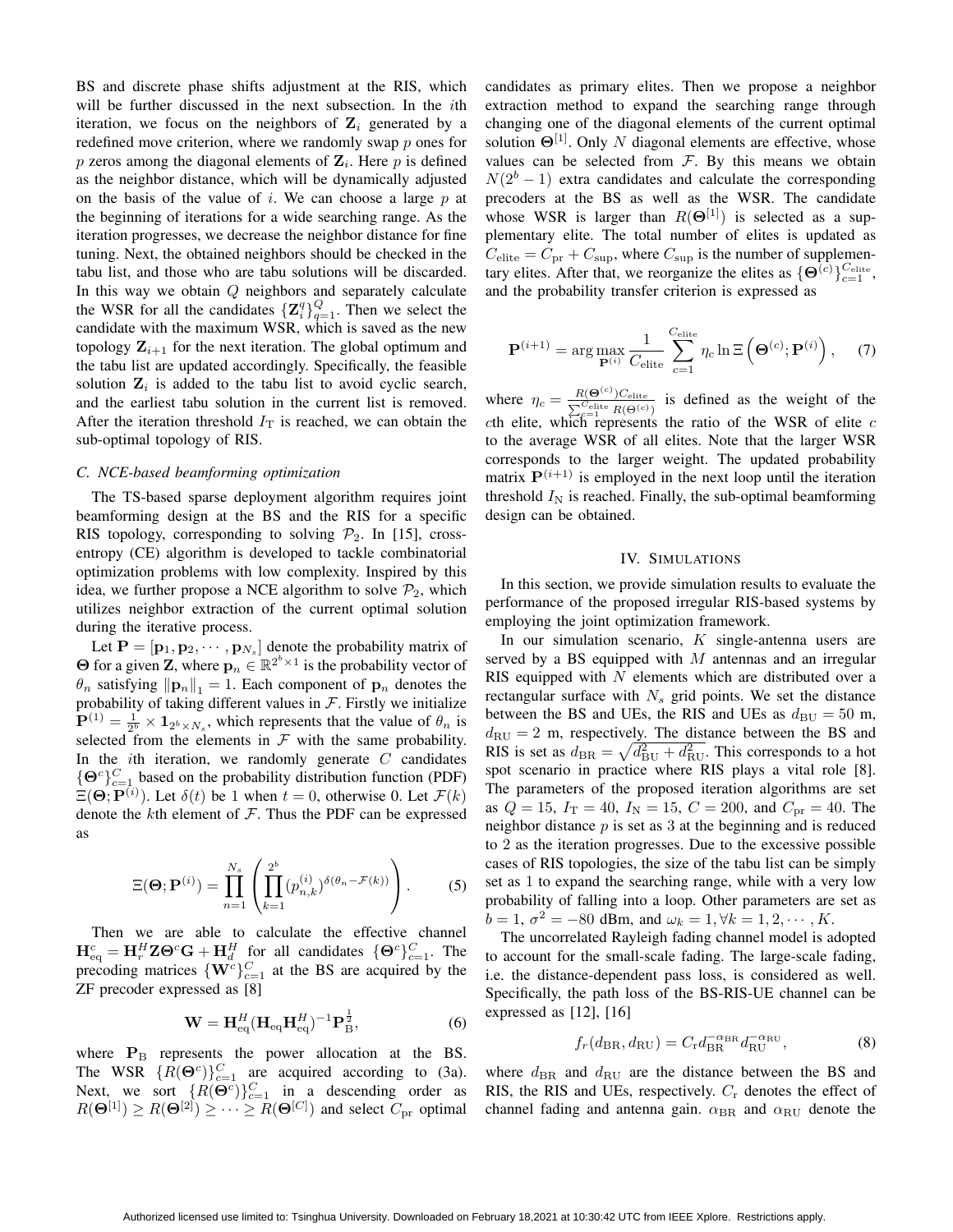

Fig. 3. WSR versus the transmit power.  $M = 4$ ,  $N = 32$ ,  $N_s = 64$ ,  $K = 4$ .

path loss exponents. Similarly, the path loss of the BS-UE channel is expressed as  $f_d(d_{\text{BU}}) = C_d d_{\text{BU}}^{-\alpha_{\text{BU}}}$ . The parameters are set as  $C_r = -60$  dB,  $C_d = -30$  dB,  $\alpha_{BR} = 2$ ,  $\alpha_{RU} = 2$ , and  $\alpha_{\text{BU}} = 3.5$  [7].

To validate the superiority of the proposed irregular RIS structure and joint optimization framework, we assume the CSI is perfectly known. We consider a scenario with  $M = 4$ ,  $N = 32$ ,  $N_s = 64$ , and  $K = 4$ . Since the complexity of the optimal solution based on the exhaustive search method is unacceptable for such large system size, we provide the suboptimal solution by the proposed joint optimization framework. To the best of our knowledge, the irregular RIS-based scheme has not been investigated in the literature. Thus the beamforming optimization for traditional regular RIS-aided communications is considered as the benchmark. Besides, the successive refinement (SR) algorithm proposed in [8] is adopted to optimize the phase shifts of RIS for comparison with the NCE-based beamforming algorithm proposed in this paper.

The WSR versus the transmit power is shown in Fig. 3. By comparing the results of the traditional regular scheme and the irregular scheme, one can observe that the proposed irregular RIS-based scheme with a limited number of elements substantially enhances the system capacity. For example, provided the NCE algorithm is adopted, the WSR of the proposed irregular scheme increases by 21% compared with that of the traditional regular scheme at the transmit power of 10 dBm. Note that the capacity enhancement does not depend on a specific beamforming optimization algorithm, and the simpler SR algorithm also works. This is for the reason that the selection of flexible locations for RIS elements leads to additional DoFs at the cost of space sacrificing, which enables us to select a *N*-element subset with the optimal channel conditions. Therefore, the sparse configuration of the irregular RIS employing *N* elements can achieve the full spatial diversity benefits of *N<sup>s</sup>* grid points, which enhances the received signal and thus improves the system capacity via the

| <u> El alta de la famí</u>                                                                                              |  |  |  |
|-------------------------------------------------------------------------------------------------------------------------|--|--|--|
| <u> Literatur de la propincia de la propincia de la propincia de la propincia de la propincia de la propincia de</u>    |  |  |  |
| <u> Literatur de la populație de la populație de la populație de la populației de la populației de la populației </u>   |  |  |  |
| <u> Espainia de la propiedad de la propiedad de la propiedad de la propiedad de la propiedad de la propiedad de l</u>   |  |  |  |
| <u> De la Barca de la Barca de la Barca de la Barca de la Barca de la Barca de la Barca de la Barca de la Barca d</u>   |  |  |  |
| <u> De la provincia de la provincia de la provincia de la provincia de la provincia de la provincia de la provincia</u> |  |  |  |
| <u>the state of the state of the state of the state of the state of the state of the state of the state of the sta</u>  |  |  |  |
| <b>THE REPORT OF PROPERTY</b>                                                                                           |  |  |  |

Fig. 4. The optimized RIS topology.  $N = 32$ ,  $N_s = 64$ .

well-designed topology and beamforming design. For instance, we provide an example of the optimized RIS topology in Fig. 4, where the colored squares represent the selected locations for RIS elements. In addition, the proposed NCE algorithm outperforms the SR algorithm for both cases of the traditional regular scheme and the irregular scheme, which confirms the effectiveness of our proposed optimization framework.

To further show the effect of different sparse ratios of RIS, we consider an irregular RIS with a fixed number of elements, where  $M = 4$ ,  $N = 20$ ,  $K = 4$ . While the size of the irregular RIS is variable, which is represented by *Ns*, i.e., the number of grid points of the surface. The simulation results are provided based on the proposed joint optimization framework with the transmit power set as  $P_T = 10$  dBm. The traditional regular RIS-based scheme with  $M = 4$ ,  $N = 20$ , and  $K = 4$  serves as a benchmark, whose surface size is fixed. The WSR versus the size of the irregular RIS is shown in Fig. 5. It is observed that altering the sparse ratio of the irregular RIS via enlarging the surface size effectively improves the WSR performance, where the number of RIS elements is assumed to be a constant. Moreover, we consider several traditional regular RIS-based scenarios where more antennas are deployed at the BS, namely,  $M = 6$ ,  $M = 7$ , and  $M = 8$ . The number of RIS elements and the number of users remain the same. It is revealed that enlarging the size of the irregular RIS to  $N_s = 40$ ,  $N_s = 60$ , and  $N_s = 80$  outperforms the traditional regular schemes with  $M = 6$ ,  $M = 7$ , and  $M = 8$ , respectively. Note that the irregular scheme when the sparse ratio is 25%, i.e.,  $N = 20$  and  $N_s = 80$ , saves half of the number of antennas at the BS. Thus the sparse configuration of the irregular RIS can provide a feasible solution to improve the system capacity without increasing antennas and RF chains at the BS, whose hardware cost and power comsumption are usually high. Nevertheless, with the increasing surface size of the irregular RIS, the growth of performance slows down, while the complexity of RIS increases. Thus we should make